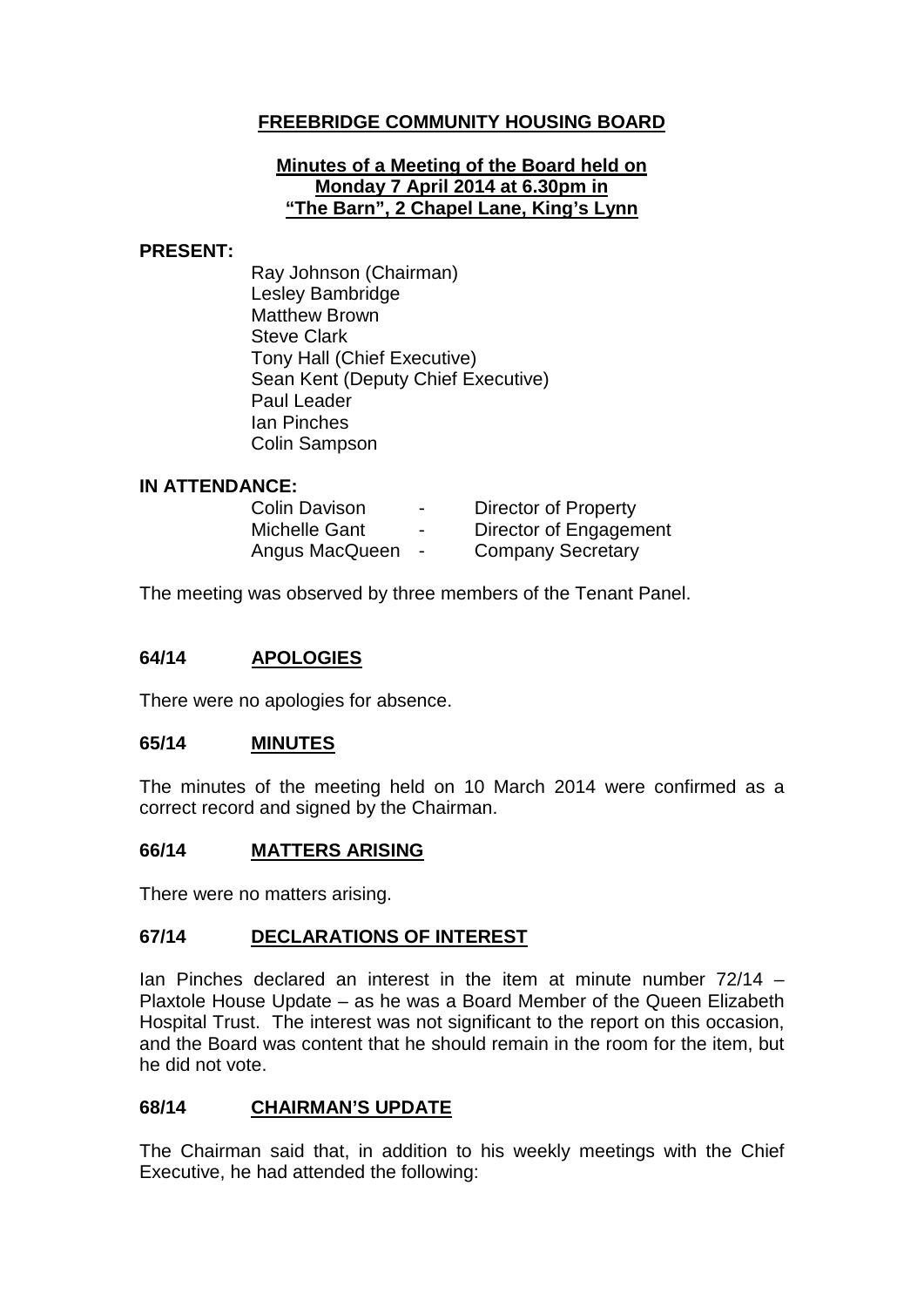| 17 March | <b>Complaints Panel</b>                  |
|----------|------------------------------------------|
| 25 March | <b>Stakeholder Business Planning Day</b> |

## **69/14 CHIEF EXECUTIVE'S UPDATE**

#### **(a) Written Update**

A written update from the Chief Executive, covering a number of issues, was noted by the Board.

In particular, the Board was pleased at the success of the Stakeholder Business Planning Day. This event had included the launch of the Freebridge "Working Together" booklet. The Board was delighted to note that Stonewall would be using this booklet as an example of good practice.

#### **(b) Business Plan Bond 2013/14**

**Confidential** 

#### **(c) Value for Money Self-Assessment**

The Deputy Chief Executive explained that, in common with many other housing associations, Freebridge's 2013 Value for Money Self-Assessment had been rated by the Regulator as "Partially Compliant". He was looking to put together a working group to consider the guidance that was available and compile this year's Value for Money Self-Assessment. He intended to invite two Non-Executive Board Members and two Tenant Panel Members to join the group.

#### **RESOLVED:**

- 1) That Matthew Brown and Steve Clark be appointed to the working group to prepare this year's Value for Money Self-Assessment.
- 2) That the Self-Assessment, once prepared by the working group, be presented to the Board for approval.

#### **(d) Board Recruitment**

The Company Secretary advised that there had been an unprecedented level of interest in this year's Board recruitment, with around 120 expressions of interest to date. Some interest had come from people based a significant distance away from King's Lynn, and there had been enquiries as to whether travel/accommodation expenses would be payable for attendance at meetings. The Board agreed that, once Board remuneration had been introduced, it would not be appropriate to pay for travel/accommodation for meetings held in King's Lynn. The Board also noted that, once applications had been received, it might be suitable to give additional weighting to those based relatively locally, to ensure an understanding of the issues affecting the area.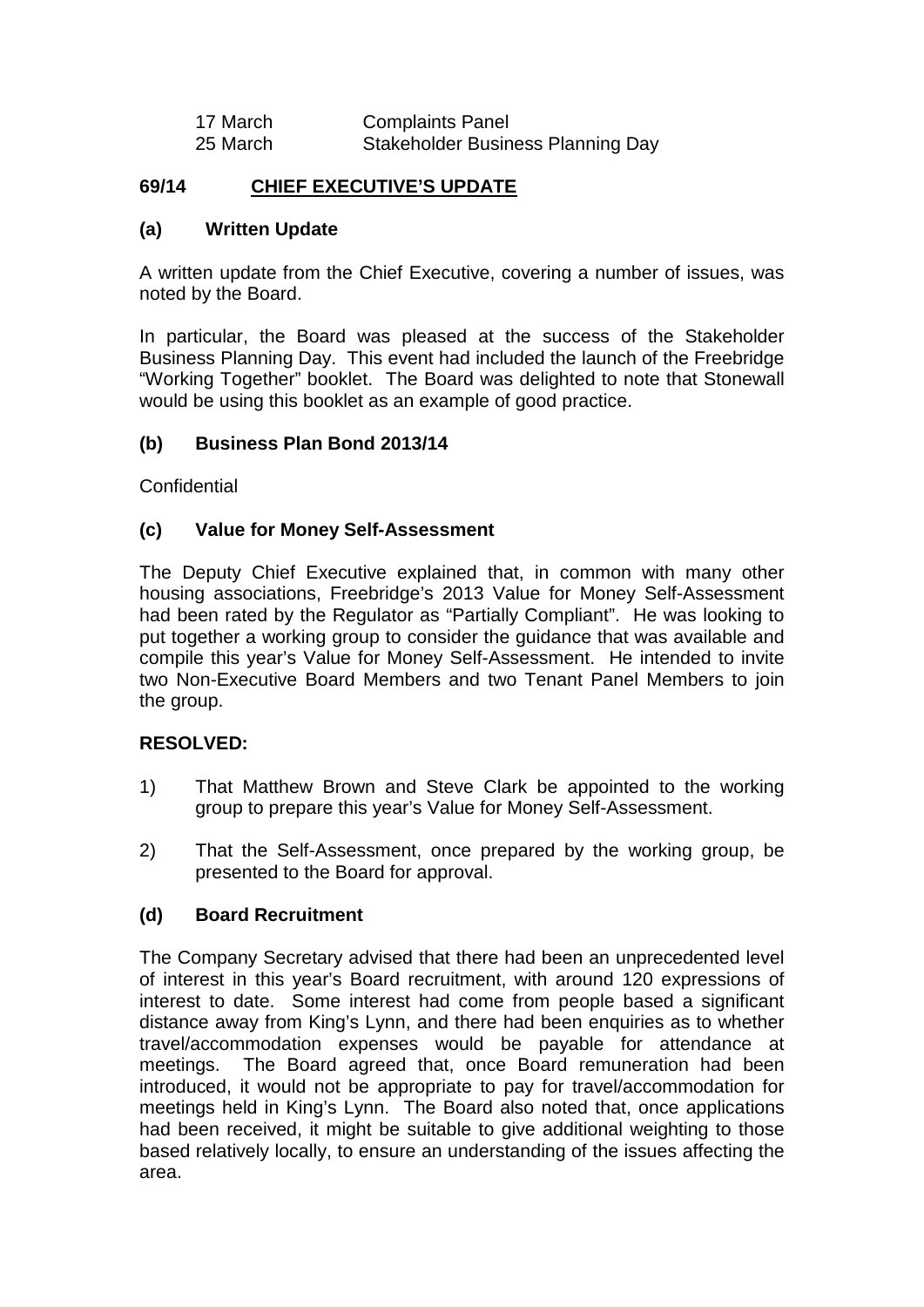# **(e) Freebridge Community Awards 2014**

Board Members were invited to the Freebridge Community Awards 2014, which would be held at the Providence Street Community Centre on Friday 25 April.

### **70/14 ANNUAL BUDGET 2014/15**

Confidential item

## **71/14 REFINANCING "STRATEGY"**

Confidential item

## **72/14 PLAXTOLE HOUSE UPDATE**

Confidential item

### **73/14 TENANT PANEL WORK PLAN UPDATE 2012/14 AND WORK PLAN FOR 2014/15**

The Director of Engagement presented a report which provided an update on the Tenant Panel work plan from October 2012 to March 2014 and which set out a new 12-month work plan from April 2014.

The Board was interested to receive these details of the activities of the Tenant Panel and confirmed that it would like to receive quarterly updates on the work of the Panel. It was noted that some Board Members had personal objectives this year around increasing the Board's engagement with the Panel.

## **RESOLVED:**

- 1) That the update on the Tenant Panel work plan 2012-14 be noted.
- 2) That the Tenant Panel 12-month work plan from April 2014 be endorsed, this being in addition to the work being undertaken as part of the Panel's enhanced role.

## **74/14 REVIEW OF THE TENANT SAFETY POLICY**

The Director of Property presented a report which reviewed the Tenant Safety Policy.

**RESOLVED:** That the revised Tenant Safety Policy be approved, as presented.

## **75/14 REVIEW OF THE FIRE SAFETY POLICY**

The Director of Property presented a report which reviewed the Fire Safety Policy.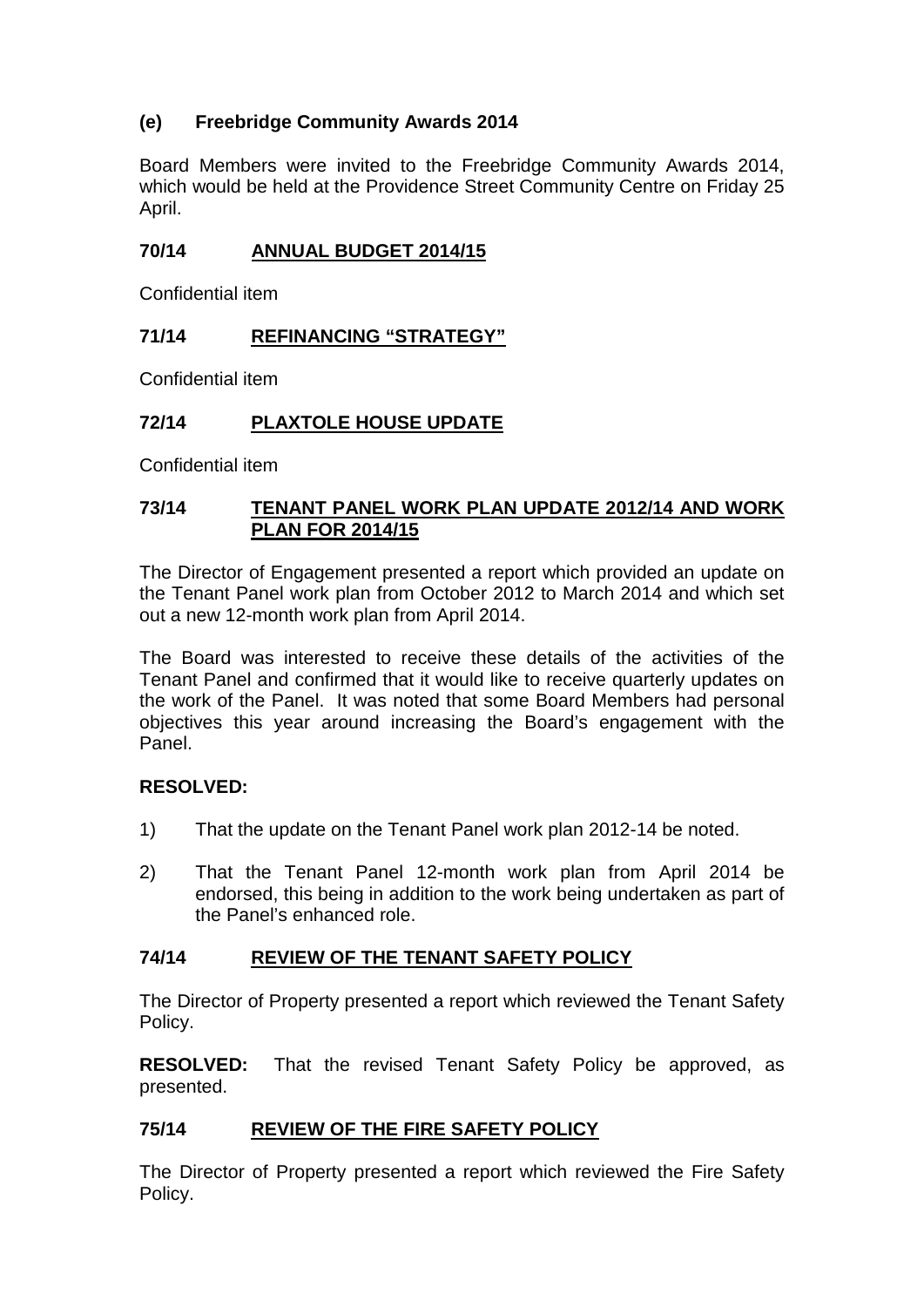**RESOLVED:** That the revised Fire Safety Policy be approved, as presented.

#### **76/14 CONTRACT SIGNING - WATERSIDE**

The Director of Property presented a report which sought approval for Freebridge to enter into a contract with Orwell Housing to develop two properties at Waterside, King's Lynn.

The Board was pleased to note that, although the contract would be with Orwell Housing, these properties would be handed over to Freebridge when completed. This was effectively, therefore, the first time that Freebridge properties would be constructed by Freebridge operatives.

In answer to questions, the Director of Property said that both the quality and the costs of the work would be kept under review. The intention was to exceed the design brief if this could be achieved within budget. The Board noted that this would be a useful learning opportunity for future developments carried out by Freebridge staff.

**RESOLVED:** That it be agreed to enter into the contract with Orwell Housing to develop two properties at Waterside, King's Lynn.

## **77/14 APPOINTMENT OF SHAREHOLDERS**

The Board considered a report which listed an application for tenant shareholding.

**RESOLVED:** That the application for tenant shareholding set out in Appendix 1 to the report be approved.

**[Note: The applicant for shareholding in this case wrote to advise that the application had been made in error. It was, therefore, not processed.]**

#### **78/14 FRAUD AWARENESS WORKSHOP FOLLOW-UP ITEMS ACTION PLAN**

The Deputy Chief Executive presented a report which set out an action plan to monitor the follow-up items from the fraud awareness workshops held by PricewaterhouseCoopers for Freebridge staff and Board Members in February 2014.

The Board noted the report and asked that the action plan be referred to the Audit Committee for future monitoring.

## **79/14 REGULATORY INVESTIGATION**

The Chief Executive presented a report which provided the Homes and Communities Agency's conclusions of their investigation into a recent case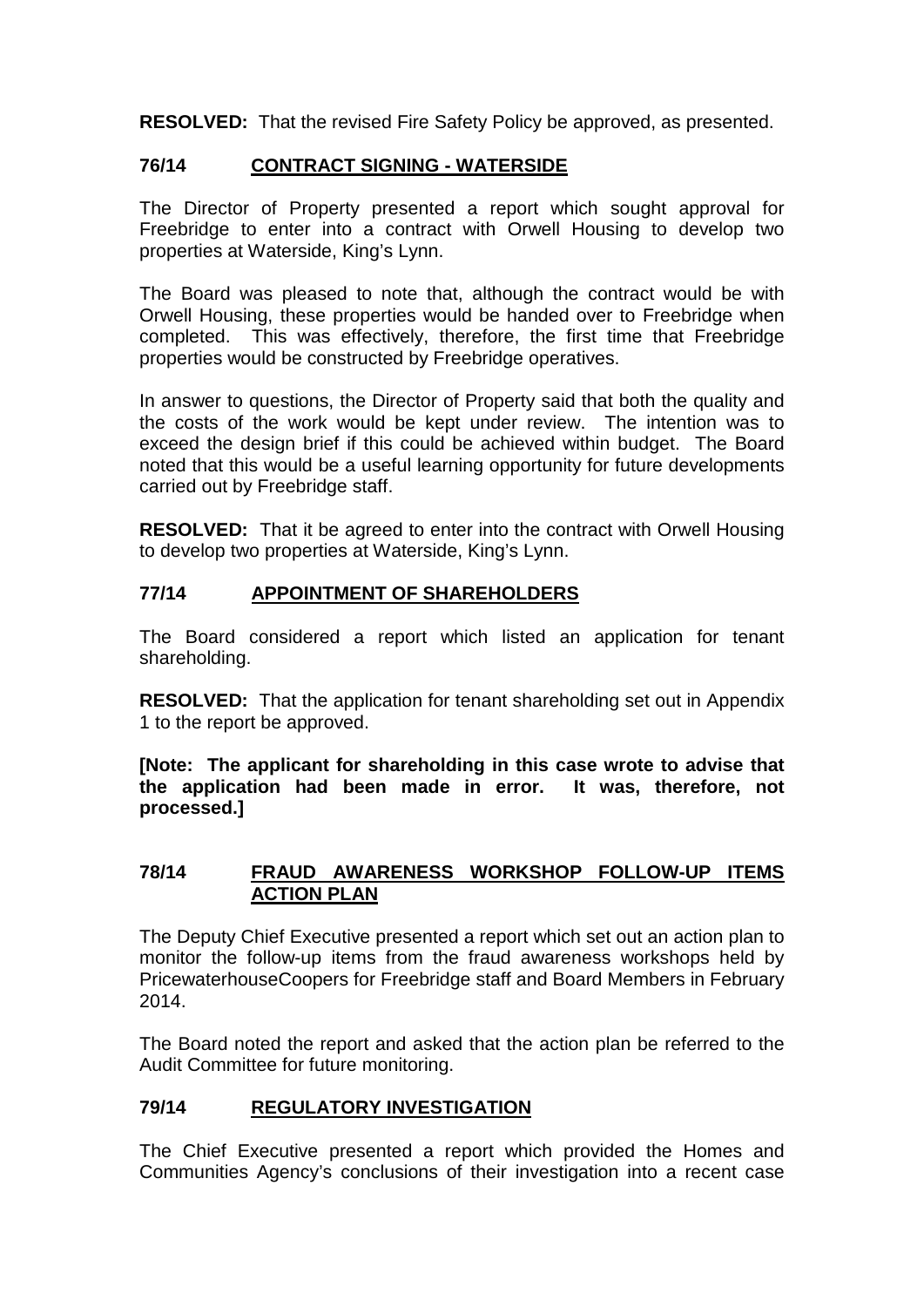involving a Freebridge tenant, and which set out proposed management actions.

The Deputy Chief Executive advised that the Regulator's findings had been reported to the funders, who had noted them but would be taking no further action.

The Board noted the report.

#### **80/14 WORK UPDATE**

The Company Secretary presented the work update, which included the following:

- Action Sheet
- Future Work Programme of the Board.

The Board noted the update.

#### **81/14 ANY OTHER BUSINESS**

### **(a) Fire Alarm, Emergency Lighting and Fire-Fighting Equipment Servicing and Maintenance**

**Confidential** 

## **(b) Employment of a Close Friend of an Existing Member of Staff**

**Confidential** 

## **(c) Chief Executive's Appraisal**

The Chief Executive's Appraisal Panel had met on 24 March 2014 to perform the annual appraisal of the Chief Executive and to set his targets for 2014/15. It was noted that the outcomes of the Panel's meeting had been reported by Matthew Brown, Chairman of the Panel, to the Non-Executive Members of the Board immediately before this Board meeting.

#### **(d) Risk Management Guide**

The Company Secretary reported that Freebridge had obtained a copy of the National Housing Federation's new Risk Management Guide for Board Members. Board Members would be welcome to borrow the Guide on request to the Governance team.

## **(e) Simon Gathercole**

The Board noted that, under the Freebridge Rules (at D7.3) no one could remain a Board Member if "they have absented themselves from four consecutive meetings of the Board without special leave of absence". Simon Gathercole had now missed four consecutive Board meetings (those held on